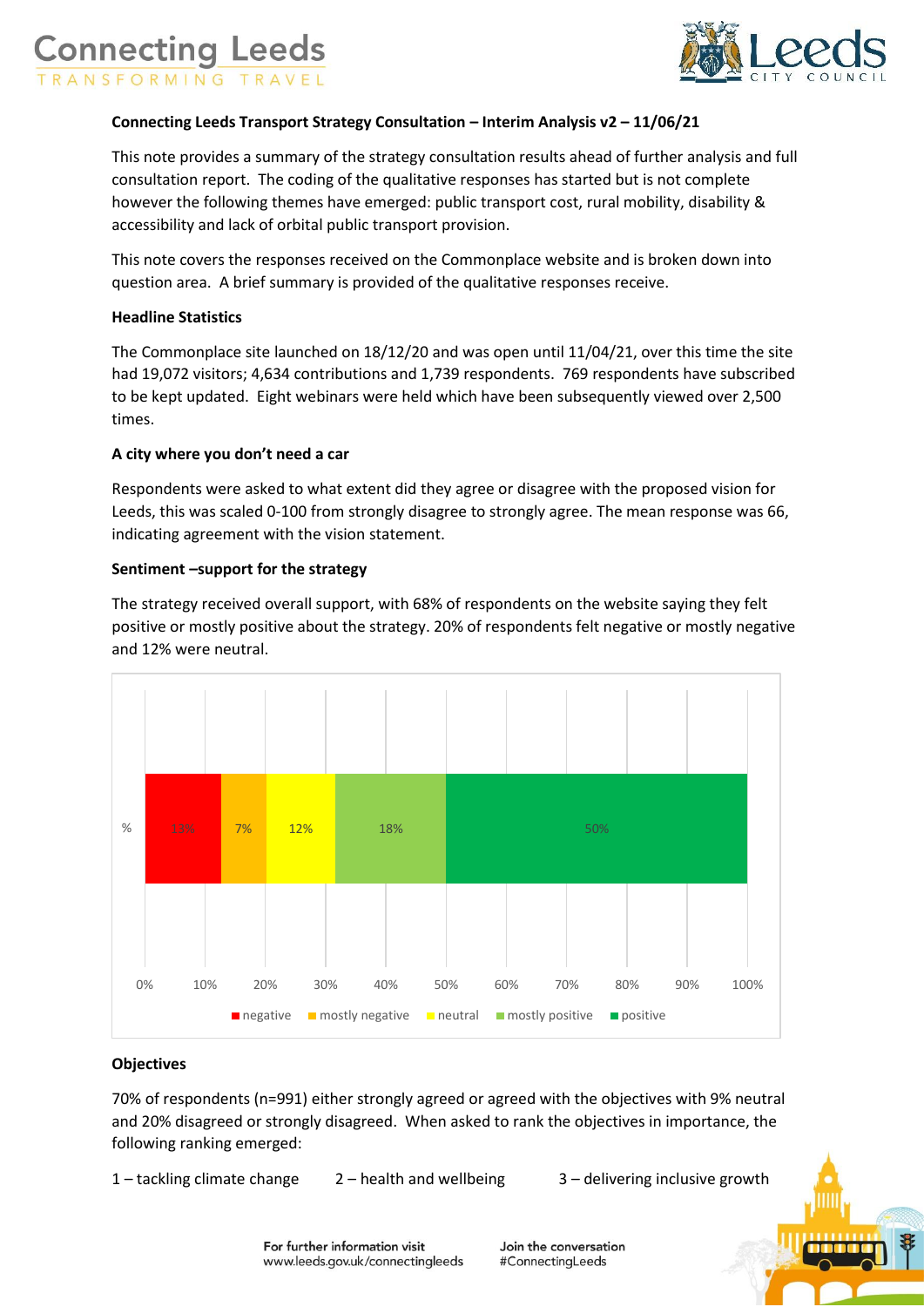## **Connecting Leeds** RANSFORMING TRAVEL



### **Targets**

On average, 71% of respondents considered all four target areas were either very ambitious or ambitious. The breakdown of other responses included neither ambitious nor unambitious (14%), unambitious (7%), very unambitious (4%) and don't know (3%). Overall, all four targets scored similarly in respect of level of ambition (or lack of it).

### **Big moves** – priority

Respondents were asked to rank the big moves in order of priority (1 to 6), the distribution of the results are presented in Figure 1 below. As shown in Figure 1, delivering a Mass Transit network and enhancing public transport received the largest percentage of the first and second priority vote, closely followed by creating healthier streets, spaces and communities. The de-carbonising transport big move was ranked the most consistently by respondents. A ranked voting analysis identified the following priority for the big moves: 1- enhance public transport, 2- creating healthier streets, 3 – deliver mass transit, 4- de-carbonising transport, 5-transform the city centre and 6 – new mobility solutions.

### **Big Moves** - effectiveness

Respondents were asked how effective do you think each of the big moves would be ranging from very effective to not effective, similarly to the targets, there was little variance between each of the big moves. An average of 59% of respondents thought each of the big moves would be either very effective or effective compare to an average of 15% of respondents who considered the big moves not to be effective. Other responses include Neutral (21%) and didn't know (5%).





**Figure 1 Distribution of ranking of Big Moves**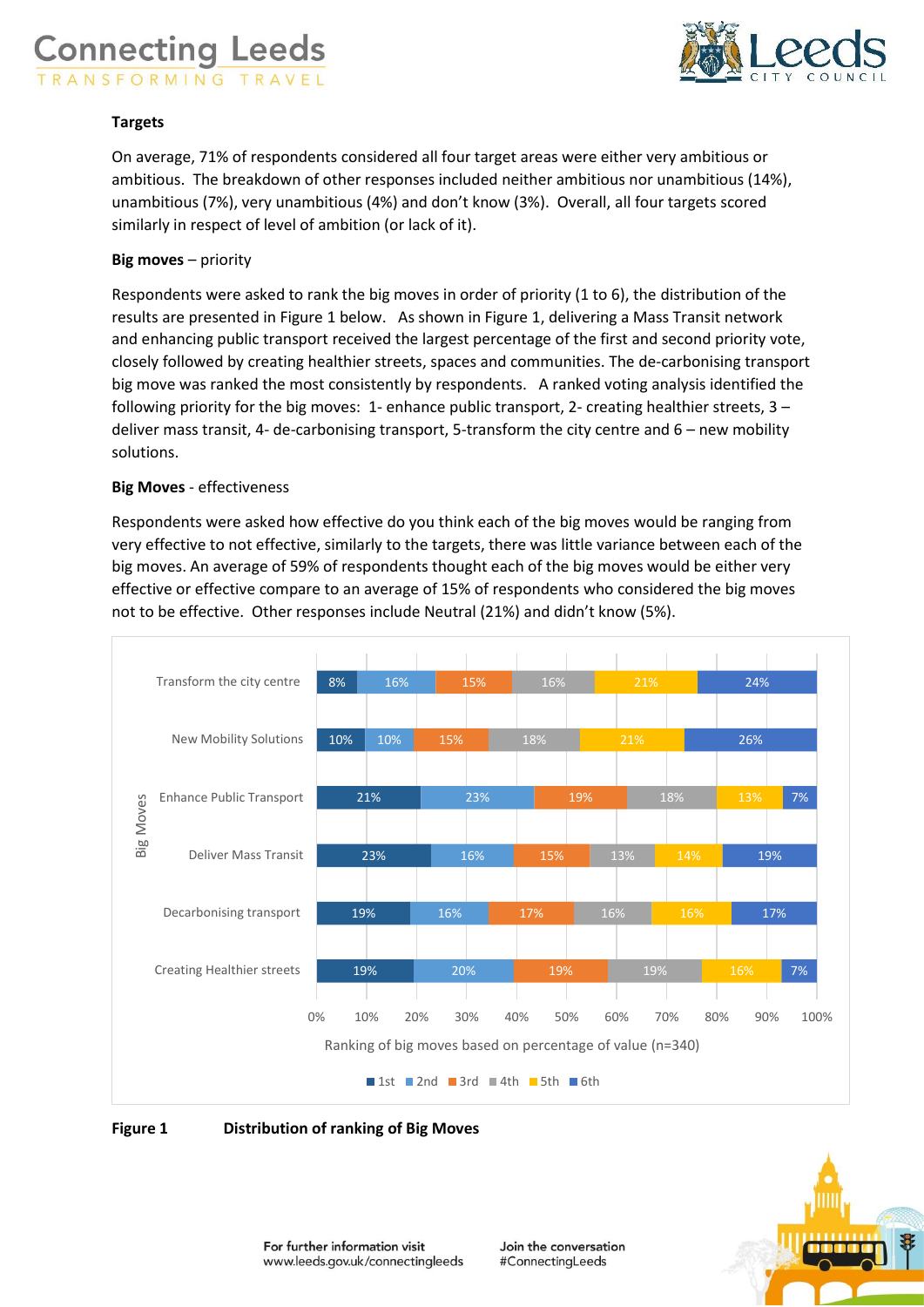# **Connecting Leeds** ANSFORMING TRAVEL



## **Meeting the Challenge**

Respondents were asked whether they agreed that more needs to be done to reduce carbon emissions from transport. This was scaled 0-100, strongly disagree to strongly agree with a mean score of 81 indicating that the majority of respondents agree/strongly agreed that more needs to be done to reduce carbon emissions from transport. 58% of respondents were likely or very likely to change to a lower carbon transport mode, other responses include: neither likely or unlikely (15%), quite unlikely (6%), very unlikely (11%), Don't know (1%) and not applicable (8%).

## Top 5 responses:

| If you decided to use a different mode of transport, what mode would you use? |
|-------------------------------------------------------------------------------|
|-------------------------------------------------------------------------------|

1: Bus, 2: Foot, 3: Train, 4: Bicycle, 5: would continue to drive

What would encourage you to travel differently?

1: concern for the environment, 2: dedicated cycle routes, 3: safer streets, 4: quieter streets, 5: greener streets

What can we do to help you to make change to the way you travel?

1: reasonably priced public transport, 2: better integration of bus and rail, 3: deliver a mass transit network, 4: quicker buses, 5: segregated cycle routes

### What pledge are you willing to make to change how you travel?

| 1: visit places by public transport,     | 2: walk more often, | 3: have a virtual meeting, |
|------------------------------------------|---------------------|----------------------------|
| 4: leave the car at home one day a week, | 5: buy a bike,      |                            |

### **Qualitative data**

This summary is separated into the following two sections:

### Commonplace response

A total of 586 written responses were received on Commonplace, these have been thematically coded and are summarised in Table 1 over the page. Three sample responses for each theme have been provided as examples. A broad range of theme have been identified but the most common was Mass transit where a range of views was submitted both in support and against

### Written submissions

Analysis of the written submissions received is still ongoing, whilst overall support for the strategy is emerging the feedback does indicate some difference from the commonplace results. The emerging themes included but is not limited to:

 **Healthy streets (18)** - Healthy streets (18) was the big move that had the most interest. Interlinked themes were 'Streetscape' (5), 'Crossings (5), School Streets (3) and Inclusivity and accessibility (7). Within responses around Healthy streets there was support for rolling out Active Travel Neighbourhoods across Leeds, with some groups wanting to see their area of Leeds benefit from an ATN and others advocating a Leeds wide roll out of ATNs. A lot of respondents felt future strategy should focus as much as possible, on the needs of all residents being able to comfortably move around their local area, and to enjoy spending time out and about was of importance. The theme of crossings could reflect a desire to see

Join the conversation #ConnectingLeeds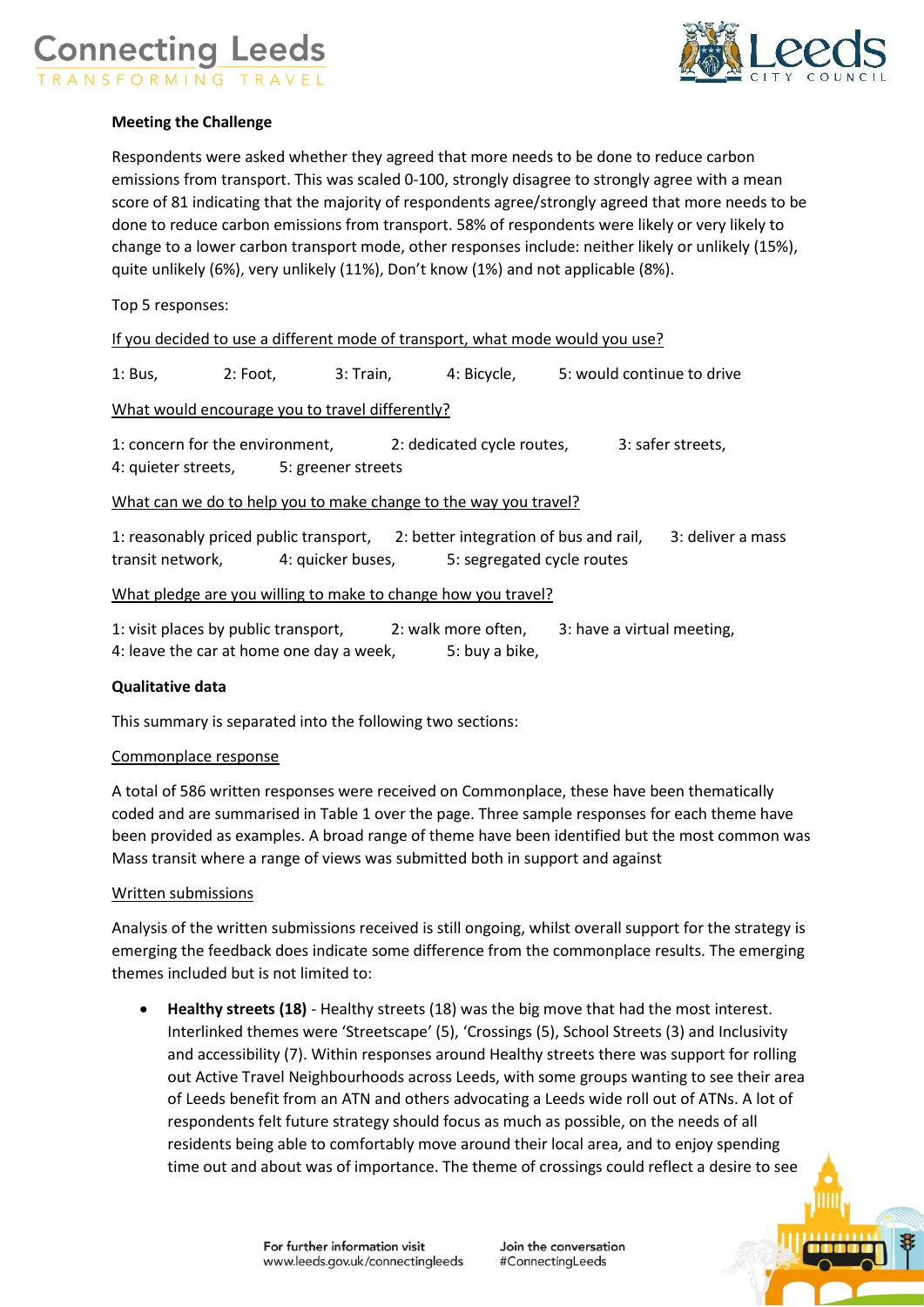## **Connecting Leeds** RANSFORMING TRAVEL



less focus on radial routes into the city centre and more of a focus on the inclusivity and accessibility of local centres, with enhanced streetscapes as particularly desirable.

- **Zero-carbon travel (13**) The next big move that attracted interest was de-carbonising transport reflected in the themes of 'Zero carbon travel' (13), the interlinked theme of 'Low carbon zone' (6) also attracted interest. The idea of a low carbon zone was one stakeholders felt really needed deep engagement on and several asked to be involved in any developing proposals for an Ultra Low Emission Zone should proposals come forward. Some respondents focused more on the need to achieve 'Modal shift' (5) as being of greater importance then to simply focus on de-carbonising existing modes.
- **Deeper Engagement (11**) was a theme that interested a third of stakeholders. For some this reflected a sense some of the implications of the transport strategy were likely to be radical, and that communities (and business) were going to need to be involved as much as possible to ensure an equitable transition to a lower carbon future, with all groups accessibility needs still met. For others a theme that seemed to link in to a desire for Healthy Streets, was a desire for community co-production of schemes, for instance Active Travel Neighbourhoods.
- **Parking management (10)** Including support for a work place parking levy (WPL). Responses indicated that some form of low or zero Carbon zone or other form of road user charging, parking management through some degree of reducing the availability of parking and making it more expensive, the greater use of residential parking zones and much more robust enforcement of pavement parking prohibition would be effective at achieving the goals.
- **Gap between aspiration and deliverability (7)** this theme included comments such as "*fine words are not enough – they must be followed through with determined action*" and "*we are not confident that this strategy demonstrates how this major change in culture will be achieved. What restrictions will be needed and what can we offer to people to motivate them to change*".

| Table 1 Sample of coding results from Commonplace |           |                  |                                                                                                                          |  |  |
|---------------------------------------------------|-----------|------------------|--------------------------------------------------------------------------------------------------------------------------|--|--|
| Theme                                             | Number    | Sample responses |                                                                                                                          |  |  |
|                                                   | of        |                  |                                                                                                                          |  |  |
|                                                   | responses |                  |                                                                                                                          |  |  |
| Public                                            | 68        | 1.               | Public transport is currently unreliable, infrequent (especially off                                                     |  |  |
| transport                                         |           |                  | peak) and unconnected and expensive.                                                                                     |  |  |
| cost                                              |           | 2.               | Make the public transport options more attractive (in cost,<br>availability and completeness) before limiting parking or |  |  |
|                                                   |           |                  | increasing parking charges                                                                                               |  |  |
|                                                   |           | 3.               | Consider possibility for free travel at point of use for Leeds/West                                                      |  |  |
|                                                   |           |                  | Yorkshire Region residents                                                                                               |  |  |
| Mass                                              | 171       | 1.               | Mass transit system should be THE priority for any council                                                               |  |  |
| transit                                           |           |                  | administration in Leeds.                                                                                                 |  |  |
|                                                   |           | 2.               | Mass transit is key, but it has been promised for so long and not                                                        |  |  |
|                                                   |           |                  | delivered that I don't think we can rely on it to reach the                                                              |  |  |
|                                                   |           |                  | aspirations of the strategy.                                                                                             |  |  |
|                                                   |           | 3.               | Mass transit has already been rejected for Leeds and will not                                                            |  |  |
|                                                   |           |                  | include the whole of the population of Leeds, it follows therefore                                                       |  |  |
|                                                   |           |                  | that is not an effective use of public funds and furthermore                                                             |  |  |